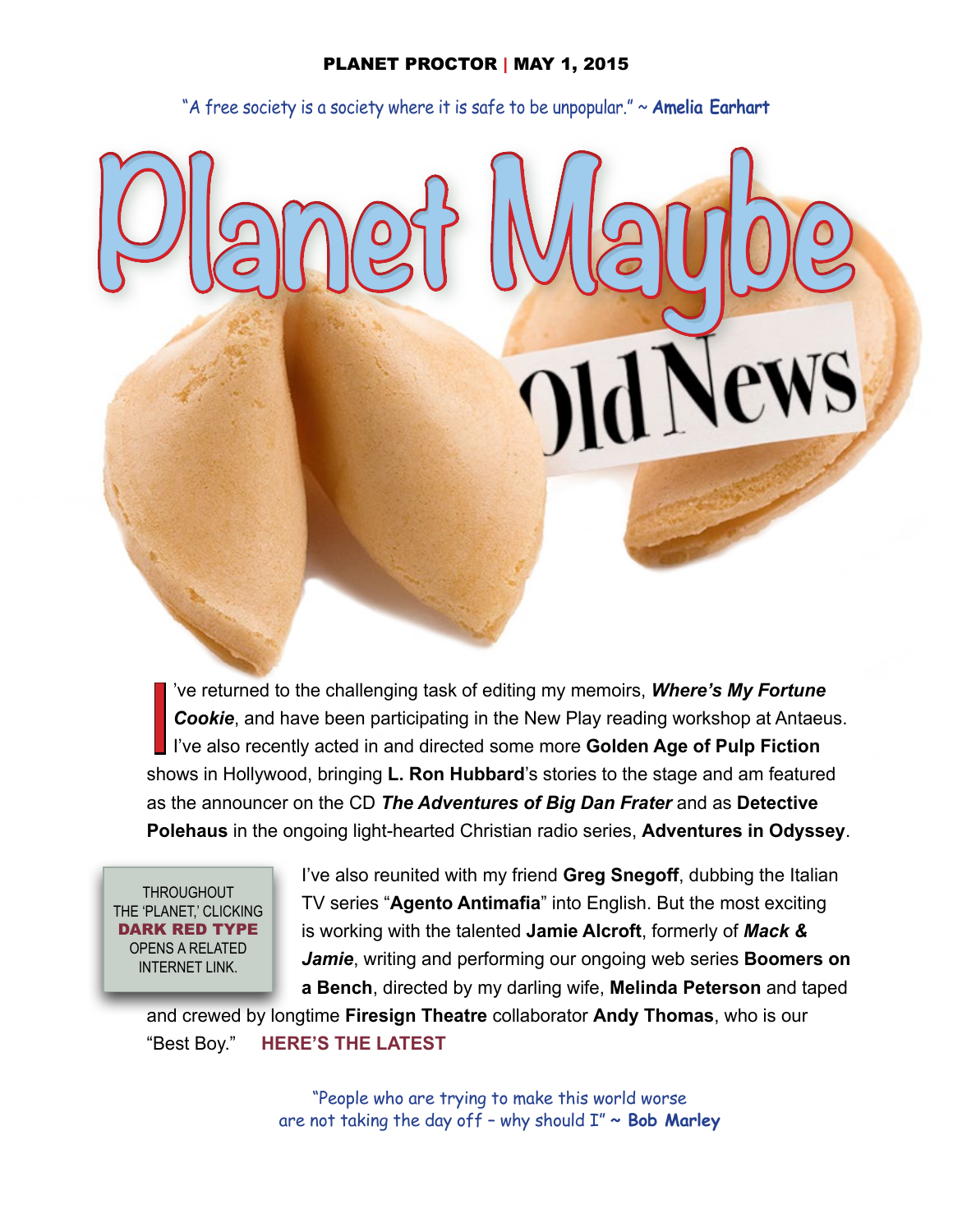### I'LL HAVE WHAT HE'S HAVING

**AMormon was seated next to an Irishman on a flight** from London. After the plane was airborne, drink orders were taken and the Irishman asked for a whiskey, which was promptly brought and placed before him.



The Flight Attendant then asked the Mormon if he would like a drink, and he replied in disgust, "I'd rather be savagely raped by a dozen whores than let liquor touch my lips."

The Irishman immediately handed his drink back to the attendant and said, "Me too! I didn't know we had a choice."

> "Some people have no love for their fellow man. I hate people like that." ~ **Tom Hensley**

# YOU DON'T SAY

In science it often happens that scientists say, 'You know, that's a really good argument; my position is mistaken,' and then they would actually change their minds and you never hear that old view from them again. They really do it," said **Carl Sagan** in an 1987 **Skeptical Society** keynote address.

"It doesn't happen as often as it should, because



scientists are human and change is sometimes painful, " he continued. "But it happens every day.

"I cannot recall the last time something like that happened in politics or religion," he concluded.

### "No man has ever put his hand up a woman's dress looking for a library card." ~ **Joan Rivers**



INTERESTING. WHAT ABOUT THAT, PHIL? HOW DO YOU FEEL ABOUT BECOMING SOMEONE ELSE ENTIRELY?

# ANOTHER OLD JOKE

fter 35 years of marriage a husband and wife went for counseling, and the wife immediately went into a tirade listing every problem they ever had in the years they'd been married -- neglect, lack of intimacy, emptiness, loneliness, feeling unloved and unlovable, an entire laundry list of unmet needs she had endured.

Then, after listening patiently, the therapist got up, asked the wife to stand and promptly embraced her and kissed her long and passionately as her stunned husband watched with raised eyebrows.

"This is what your wife needs at least three times a week," the therapist finally said to the gaping husband. "Can you do this?"

"Well," he said after regaining his composure, "I can drop her off on Mondays and Wednesdays -- but on Fridays, I golf."

"If you don't read the newspapers, you're uninformed. If you do read the newspapers, you're misinformed." ~ **Mark Twain**

SPECIAL SECTION: CAN HISTORY BE A SCIENCE

#### INDUBITABLY

**The Skeptic Society published a tribute to Carl Sagan after his 1996 death. [HIGHLIGHTS](http://www.skeptic.com/reading_room/in-the-words-of-carl-sagan/)** **n** CONTINUED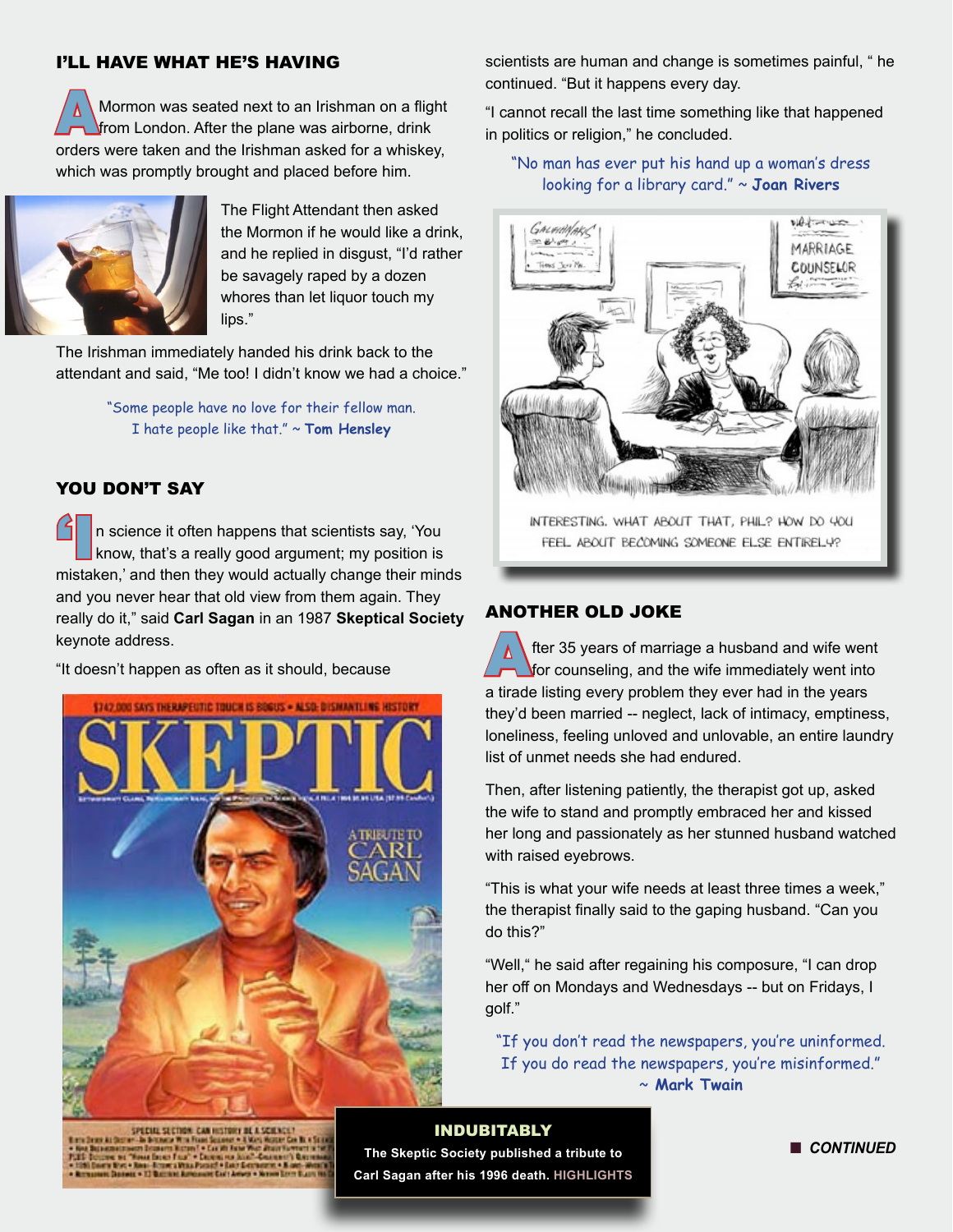### SOMETHING'S HAPPENING HERE

ber, the world's largest taxi company owns no vehicles," observes **Tom Goodwin** for **Havas Media**. "**Facebook**, the world's most popular media owner, creates no content. **Alibab**, the most valuable retailer, has no inventory and **Airbnb**, the world's largest accommodation provider, owns no real estate.

"Something interesting is happening." What it is, ain't exactly clear... Or is it?

> "To be an American is a complex fate." ~ **Henry James**

### OLD FARTS

was in a **Starbucks Coffee** recently when my stomach started rumbling and I realized that I desperately needed to pass some gas. The place was packed but the music was really loud, so to get relief, I timed my farts to the beat of the music. After a couple of songs I started to feel much better. But as I finished my coffee, I noticed that everyone was staring at me.

Then, I remembered that I was listening to my I-Pod with ear buds. This is why I don't trust modern technology!

"When a mosquito lands on your testicles, you come to realize there is value in solving problems without using violence." ~ **Phil's Phunny Phacts**

# A LITTLE DAB'LL DO YA

N**orway's Minister of Culture** has proclaimed that FM-radio broadcasts will be phased out commencing in 2017, allowing for a transition to Digital Audio Broadcasting, or DAB, which already provides 22 national channels, instead of FM radio's five.

"This is an important day for everyone who loves radio," says Norwegian



. . . AND OFF THE AIR! **Soon to be (only) a minor motion picture!**

Broadcasting Corporation president **Thor Gjermund Eriksen**. "The minister's decision allows us to concentrate our resources even more upon what is most important – namely to create high quality and diverse radio content for our listeners." FM, or Frequency Modulation radio, was patented in 1933, but more and more people are tuning out, opting to replace analog radio with Internet-only services.

It seems like it's only a matter of time before other countries follow Norway's lead, foretelling the end of an audio era. Don't touch that dial.

"Looking for males and females with the last name Power(s). First initial J. middle initial D. Leave a note with middle name." ~ **Casting Call** 



# DON'T ASK

s most Silver Surfers know, sometimes we have trouble with our computers. Yesterday I had a problem, so I called Georgie, the 11-year-old next door whose bedroom looks like Mission Control, and asked him to come over. Sure enough, after deftly clicking a couple of buttons, he solved the problem. But as he was walking away, I asked, "So, what was wrong?" and he replied, "It was an ID ten T error."